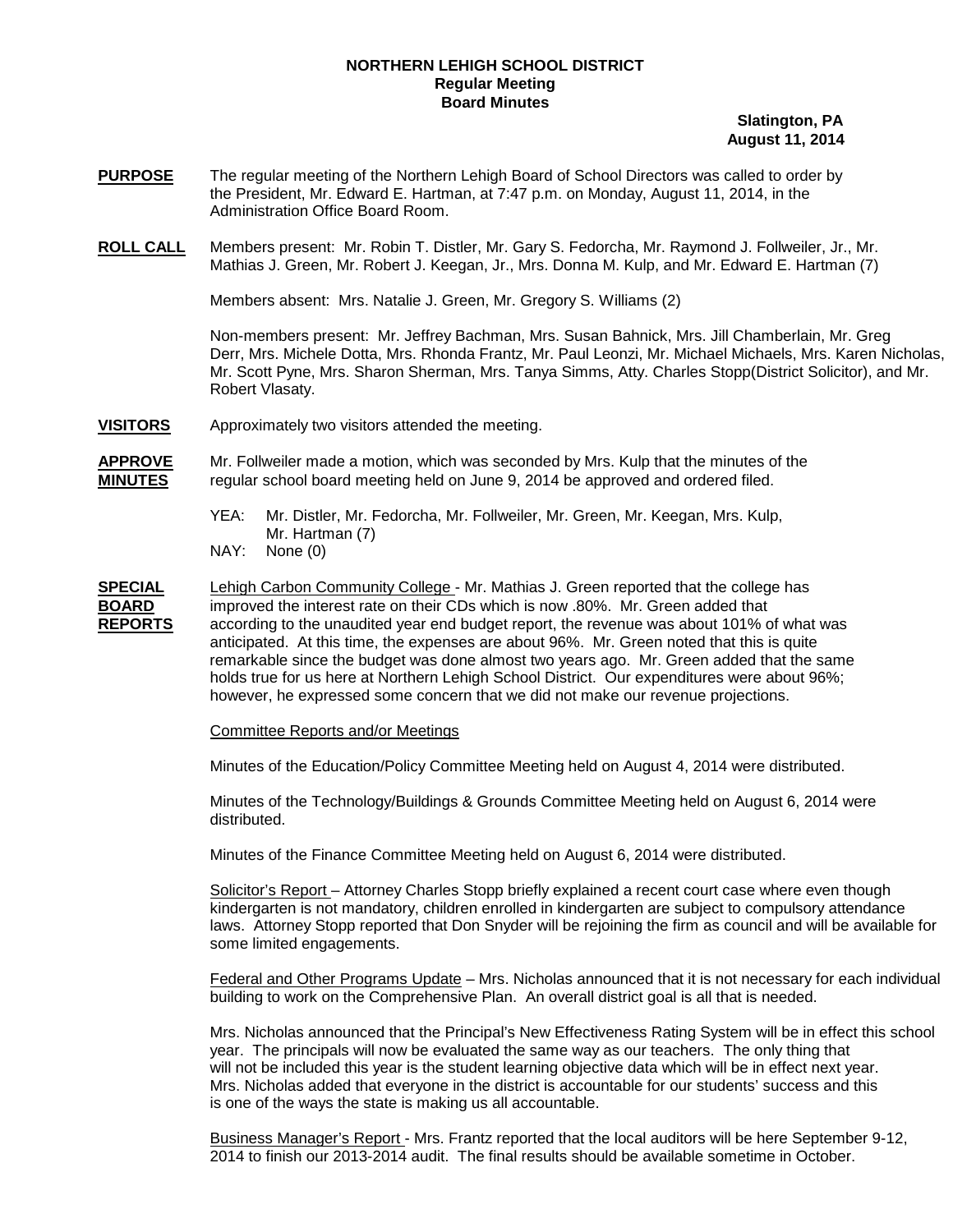| <b>SPECIAL</b><br><b>BOARD</b><br><b>REPORTS</b><br>(cont.) | the State's share of their responsibility for these costs.    | Superintendent's Report - Mr. Michaels announced that we would like to respond to the article that<br>was in the Times News from Representative Julie Harhart. The article stated that we were receiving<br>\$454,279. We did receive an increase in the amount of \$27,204 for special education and an<br>additional \$110,256 for the new Ready to Learn Block grant. The other additional increase that we<br>are receiving is in social security reimbursement of approximately \$15,219 and PSERS retirement<br>reimbursement of approximately \$302,095. The Social Security and PSERS reimbursement is |
|-------------------------------------------------------------|---------------------------------------------------------------|----------------------------------------------------------------------------------------------------------------------------------------------------------------------------------------------------------------------------------------------------------------------------------------------------------------------------------------------------------------------------------------------------------------------------------------------------------------------------------------------------------------------------------------------------------------------------------------------------------------|
|                                                             | 19, 2014 beginning at 6:00 p.m. at Peters Elementary School.  | Mr. Michaels invited all board members to attend Kindergarten Orientation next Tuesday, August                                                                                                                                                                                                                                                                                                                                                                                                                                                                                                                 |
|                                                             |                                                               | Mr. Michaels reminded the Board that the Slatington 150 <sup>th</sup> Celebration is going on this week.                                                                                                                                                                                                                                                                                                                                                                                                                                                                                                       |
|                                                             | special education.                                            | Mr. Michaels invited all Board members to attend the Opening Day Ceremonies Monday, August 18,<br>2014 beginning at 8:00 a.m. for a light breakfast in the Middle School cafeteria and then convene at<br>8:30 a.m. in the Middle school auditorium. Mr. Andy Faust will be the keynote speaker to talk about                                                                                                                                                                                                                                                                                                  |
|                                                             | have to get done, even when you are on vacation.              | Mr. Michaels thanked Attorney Stopp for his assistance over the past week and for coming in<br>tonight on his vacation. Mr. Michaels added that they both work for the board and sometimes things                                                                                                                                                                                                                                                                                                                                                                                                              |
|                                                             | School Librarian position, Mrs. Krystal Tiedeman.             | Mr. Michaels announced that in attendance this evening is the recommendation for the High                                                                                                                                                                                                                                                                                                                                                                                                                                                                                                                      |
|                                                             |                                                               | Mr. Michaels volunteered Mr. Greg Derr, Mr. Robert Vlasaty, Mrs. Tanya Simms and Mrs.<br>Michlele Dotta for the dunk tank at the Slatington 150 <sup>th</sup> Celebration.                                                                                                                                                                                                                                                                                                                                                                                                                                     |
|                                                             | personnel issues.                                             | Mr. Hartman reported that an executive session was held prior to tonight's meeting to discuss                                                                                                                                                                                                                                                                                                                                                                                                                                                                                                                  |
| <b>PERSONNEL</b>                                            | approves the following personnel items:                       | Mr. Fedorcha made a motion, which was seconded by Mr. Distler, that the Board of Education                                                                                                                                                                                                                                                                                                                                                                                                                                                                                                                     |
| Resignation<br>E. Schmidt                                   |                                                               | Accept the resignation of Eric Schmidt from his position as Librarian at the Senior High School<br>effective August 31, 2014. Mr. Schmidt has accepted a position at another school district.                                                                                                                                                                                                                                                                                                                                                                                                                  |
| Retirement<br>J. Christman                                  |                                                               | Accept the retirement resignation of Julianna Christman from her position as custodian at<br>Slatington Elementary School effective the end of the work day August 18, 2014. Mrs. Christman<br>will be retiring from the Northern Lehigh School District after 6 years of service.                                                                                                                                                                                                                                                                                                                             |
| Administrative<br>Transfer<br>Instructional                 | Christina Carmody<br>From:<br>To:<br>Salary:<br>Effective:    | 2 <sup>nd</sup> Grade Teacher Peters Elementary School<br>4 <sup>th</sup> Grade Teacher Slatington Elementary School<br>No change in salary<br>August 18, 2014                                                                                                                                                                                                                                                                                                                                                                                                                                                 |
|                                                             | Melissa Coppolecchia<br>From:<br>To:<br>Salary:<br>Effective: | 4 <sup>th</sup> Grade Teacher Slatington Elementary School<br>6 <sup>th</sup> Grade Teacher Slatington Elementary School<br>No change in salary<br>August 18, 2014                                                                                                                                                                                                                                                                                                                                                                                                                                             |
|                                                             | Jessica Gold<br>From:<br>To:<br>Salary:<br>Effective:         | 4 <sup>th</sup> Grade Teacher Slatington Elementary School<br><b>High School English Teacher</b><br>No change in salary<br>August 18, 2014                                                                                                                                                                                                                                                                                                                                                                                                                                                                     |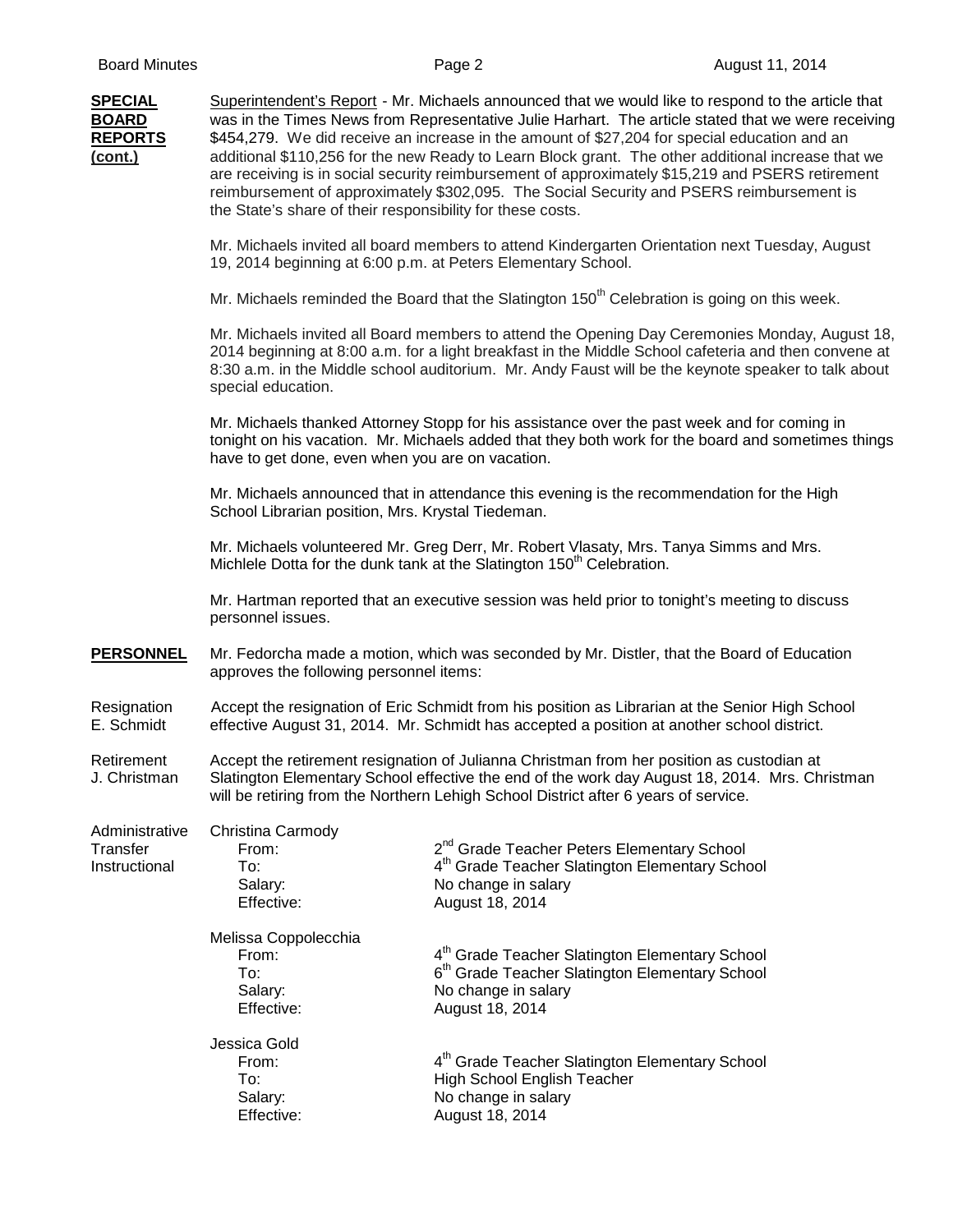| <u>PERSONNEL</u><br>(cont.)  | <b>Todd Herzog</b><br>From:<br>To:<br>Salary:<br>Effective:          | 6 <sup>th</sup> Grade Teacher Slatington Elementary School<br><b>MS Social Studies Teacher</b><br>No change in salary<br>August 18, 2014                                                                      |
|------------------------------|----------------------------------------------------------------------|---------------------------------------------------------------------------------------------------------------------------------------------------------------------------------------------------------------|
|                              | <b>Amber Kuntz</b><br>From:<br>To:<br>Salary:<br>Effective:          | 4 <sup>th</sup> Grade Teacher Slatington Elementary School<br>Special Education Learning Support K-2 for 2014-2015<br>School year replacing a teacher on FMLA leave<br>No change in salary<br>August 18, 2014 |
|                              | Dawn Mayer<br>From:<br>To:<br>Salary:<br>Effective:                  | Kindergarten Teacher<br>5 <sup>th</sup> Grade Teacher Slatington Elementary School<br>No change in salary<br>August 18, 2014                                                                                  |
|                              | Lauri McWilliams<br>From:<br>To:<br>Salary:<br>Effective:            | 1 <sup>st</sup> Grade Teacher Peters Elementary School<br>4 <sup>th</sup> Grade Teacher Slatington Elementary School<br>No change in salary<br>August 18, 2014                                                |
|                              | Lori Middaugh<br>From:<br>To:<br>Salary:<br>Effective:               | 5 <sup>th</sup> Grade Teacher Slatington Elementary School<br>4 <sup>th</sup> Grade Teacher Slatington Elementary School<br>No change in salary<br>August 18, 2014                                            |
|                              | Gina Orr<br>From:<br>To:<br>Salary:<br>Effective:                    | <b>High School Math Teacher</b><br>Middle School Math Teacher<br>No change in salary<br>August 18, 2014                                                                                                       |
| Appointment<br>Instructional | Kate Pluchinsky*<br>Assignment:<br>Salary:                           | <b>Temporary Professional Employee</b><br>Senior High School Emotional Support Teacher<br>\$54,050.00 (Step 1 Masters on the 2014-2017 CBA Salary<br>Schedule)                                                |
|                              | Effective:<br>* Pending Verification of Missing Personnel File Items | August 18, 2014                                                                                                                                                                                               |
|                              | Krystle-Dawn Tiedeman*<br>Assignment:                                | <b>Temporary Professional Employee</b><br>Senior High School Library Science Teacher replacing<br>Eric Schmidt who resigned.                                                                                  |
|                              | Salary:                                                              | \$54,050.00 (Step 1 Masters on the 2014-2017 CBA<br>Salary Schedule)                                                                                                                                          |
|                              | Effective:<br>* Pending Verification of Missing Personnel File Items | August 18, 2014                                                                                                                                                                                               |
|                              | Katherine Kern<br>Assignment:                                        | <b>Temporary Vacancy Replacement</b><br>Slatington Elementary School 3 <sup>rd</sup> Grade Teacher                                                                                                            |
|                              | Salary:                                                              | replacing an employee on maternity leave.<br>\$45,680 (Step 1 Bachelors on the 2014-2017 CBA<br>Salary Schedule)                                                                                              |
|                              | Effective:<br><b>Termination Date:</b>                               | August 18, 2014<br>On or about January 5, 2015                                                                                                                                                                |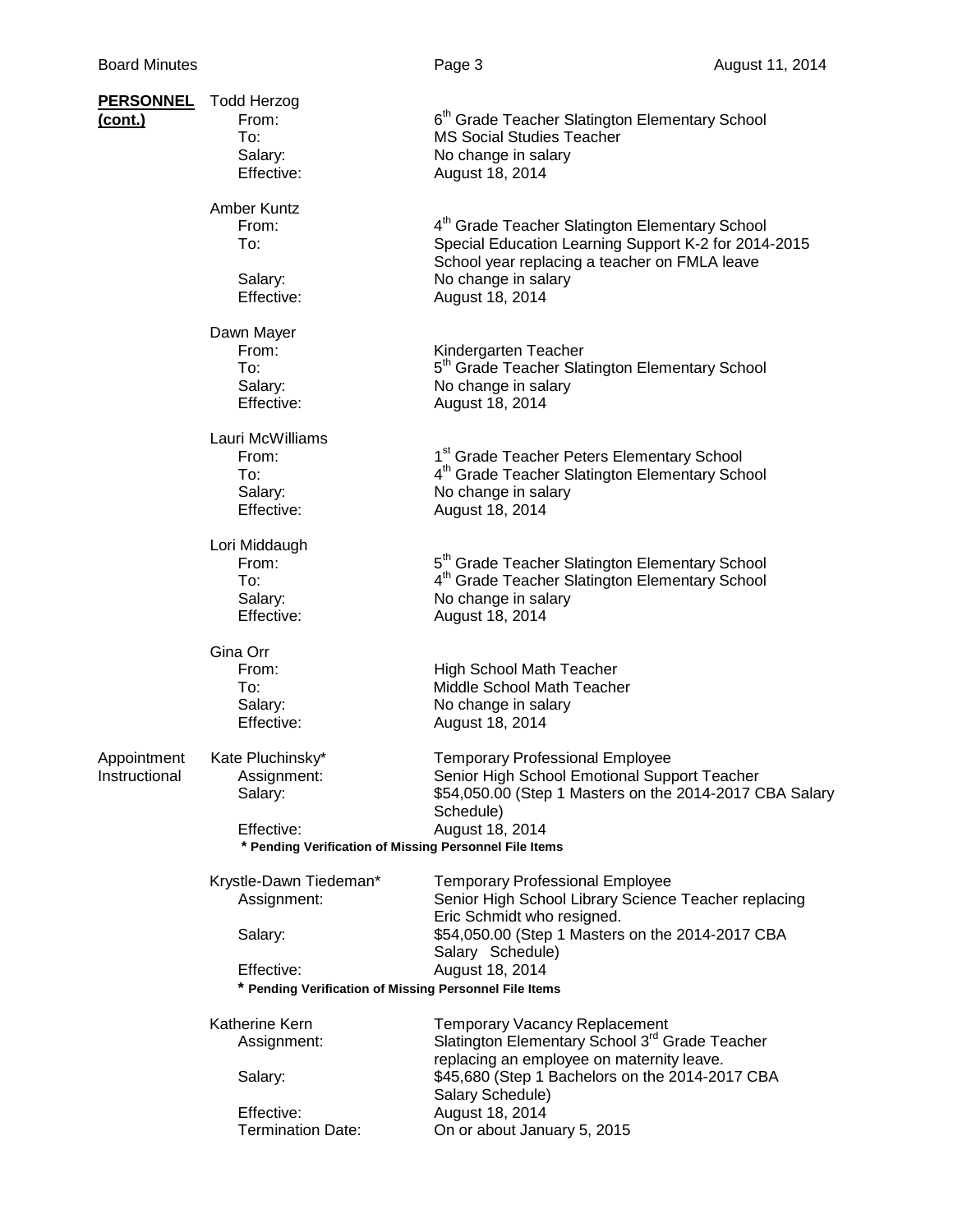| Appointment<br>Andrea Sicora*<br>Non-Instruct-<br>Learning Support Special Education Aide at Senior High<br>Assignment:<br>School<br>ional                                                                                                                                                                                                                                                                                                                                                                                                                                                                                                       |  |
|--------------------------------------------------------------------------------------------------------------------------------------------------------------------------------------------------------------------------------------------------------------------------------------------------------------------------------------------------------------------------------------------------------------------------------------------------------------------------------------------------------------------------------------------------------------------------------------------------------------------------------------------------|--|
|                                                                                                                                                                                                                                                                                                                                                                                                                                                                                                                                                                                                                                                  |  |
| \$11.40 Per Hour Monday-Friday, 9:00 a.m. - 1:30 p.m. up to<br>Salary:<br>180 Student Days a school year plus additional 20 Hrs for Staff<br>Development according to language in MOU                                                                                                                                                                                                                                                                                                                                                                                                                                                            |  |
| Effective:<br>August 18, 2014<br>* Pending Verification of Missing Personnel File Items<br>*60 Day probationary period ending November 17, 2014                                                                                                                                                                                                                                                                                                                                                                                                                                                                                                  |  |
| <b>Charles George</b>                                                                                                                                                                                                                                                                                                                                                                                                                                                                                                                                                                                                                            |  |
| Assignment<br>Second Shift Custodian Position replacing Beverly Rupert who<br>was transferred                                                                                                                                                                                                                                                                                                                                                                                                                                                                                                                                                    |  |
| Salary:<br>\$9.00/Hr./Tuesday thru Saturday 2:30 p.m. -11:00 p.m.<br>Effective:<br>July 14, 2014                                                                                                                                                                                                                                                                                                                                                                                                                                                                                                                                                 |  |
| *60 Day probationary period ending October 6, 2014                                                                                                                                                                                                                                                                                                                                                                                                                                                                                                                                                                                               |  |
| Family<br>Approve the request of employee #3365 to take a Family Medical Leave beginning on<br>August 18, 2014, for the birth of her third child. Employee is requesting to use twenty-seven<br>Medical<br>(27) accumulated sick days and three (3) personal days. Upon exhaustion of sick days and<br>Leave<br>personal days, she is requesting a twelve week family medical leave. At the end of the family<br>medical leave, employee is requesting an unpaid leave of absence for the remainder of the<br>2014-2015 school year. Employee plans to return to her current teaching position at the<br>beginning of the 2015-2016 school year. |  |
| Approve the request of employee #6881 to take a Family Medical Leave beginning on or about<br>November 10, 2014, for the birth of her first child. Employee is requesting to use thirty (30)<br>accumulated sick days. Upon exhaustion of sick days, she is requesting a twelve week family<br>medical leave. Employee plans to return to her current teaching position on or about March<br>30, 2015.                                                                                                                                                                                                                                           |  |
| Rescind the appointment of Eric Schmidt in the amount of \$2,873.00 from his position<br>Rescind<br>as Assistant Boy's Soccer coach for the 2014-2015 school year which was originally approved<br>Co-Curricular<br>Appointment<br>at the January 13, 2014 board meeting.                                                                                                                                                                                                                                                                                                                                                                        |  |
| Rescind<br>Rescind the appointment of Aaron Harding as Volunteer Assistant Boy's Soccer coach for<br>the 2014-2015 school year which was originally approved at the May 12, 2014 school<br>Co-Curricular<br>Volunteer<br>board meeting.                                                                                                                                                                                                                                                                                                                                                                                                          |  |
| Co-Curricular<br>Susan Bachman<br>\$<br>453.00<br><b>Elementary Scholastic Scrimmage</b><br><b>MS Newspaper Advisor</b><br>\$<br>474.00<br>Appointments<br><b>Christopher Barnes</b>                                                                                                                                                                                                                                                                                                                                                                                                                                                             |  |
| 2014-2015<br>Assistant Baseball Coach (JV)<br><b>Christopher Bennett</b><br>\$3,020.00                                                                                                                                                                                                                                                                                                                                                                                                                                                                                                                                                           |  |
| Susan Bowser<br>MS Jr. Ntl. Honor Society Adv (Shared \$431.00)<br>\$143.67<br>David Carroll<br>Senior High Band Advisor<br>\$4,902.00                                                                                                                                                                                                                                                                                                                                                                                                                                                                                                           |  |
| <b>MS Band Director</b><br>\$717.00<br>David Carroll                                                                                                                                                                                                                                                                                                                                                                                                                                                                                                                                                                                             |  |
| <b>Elizabeth Case</b><br><b>MS Student Council Advisor</b><br>\$1,294.00                                                                                                                                                                                                                                                                                                                                                                                                                                                                                                                                                                         |  |
| <b>Theresa Cinicola</b><br>Junior Class Advisor<br>\$657.00                                                                                                                                                                                                                                                                                                                                                                                                                                                                                                                                                                                      |  |
| \$2,151.00<br>Jonathan DeFrain<br>Senior High Student Council Advisor<br>\$1,435.00<br>Scott DeLong<br>Debate Advisor                                                                                                                                                                                                                                                                                                                                                                                                                                                                                                                            |  |
| <b>Assistant Track Coach</b><br>\$3,020.00<br>Ashlie Eckert                                                                                                                                                                                                                                                                                                                                                                                                                                                                                                                                                                                      |  |
| \$<br>575.00<br>Ashlie Eckert<br><b>SADD Advisor</b>                                                                                                                                                                                                                                                                                                                                                                                                                                                                                                                                                                                             |  |
| MS Jr. Ntl. Honor Society Adv (Shared \$431.00)<br>\$<br>143.67<br><b>Rick Eckhart</b>                                                                                                                                                                                                                                                                                                                                                                                                                                                                                                                                                           |  |
| <b>Junior Class Advisors</b><br>\$<br>657.00<br>Julie Everett<br>Middle School Yearbook Advisor                                                                                                                                                                                                                                                                                                                                                                                                                                                                                                                                                  |  |
| \$<br><b>Kimberly Filipovits</b><br>838.00<br>\$<br>Kelly Follweiler<br>Sophomore Class Advisor<br>657.00                                                                                                                                                                                                                                                                                                                                                                                                                                                                                                                                        |  |
| <b>Scott Gerould</b><br><b>Assistant Track Coach</b><br>\$3,020.00                                                                                                                                                                                                                                                                                                                                                                                                                                                                                                                                                                               |  |
| Jason Graver<br>MS Jr. Ntl. Honor Society Adv (Shared \$431.00)<br>143.67<br>\$                                                                                                                                                                                                                                                                                                                                                                                                                                                                                                                                                                  |  |
| <b>Manny Guedes</b><br>MS Spring Intramurals - Weightlifting<br>\$<br>838.00<br>Aaron Harding*<br>Assistant Boy's Soccer Coach<br>\$2,873.00                                                                                                                                                                                                                                                                                                                                                                                                                                                                                                     |  |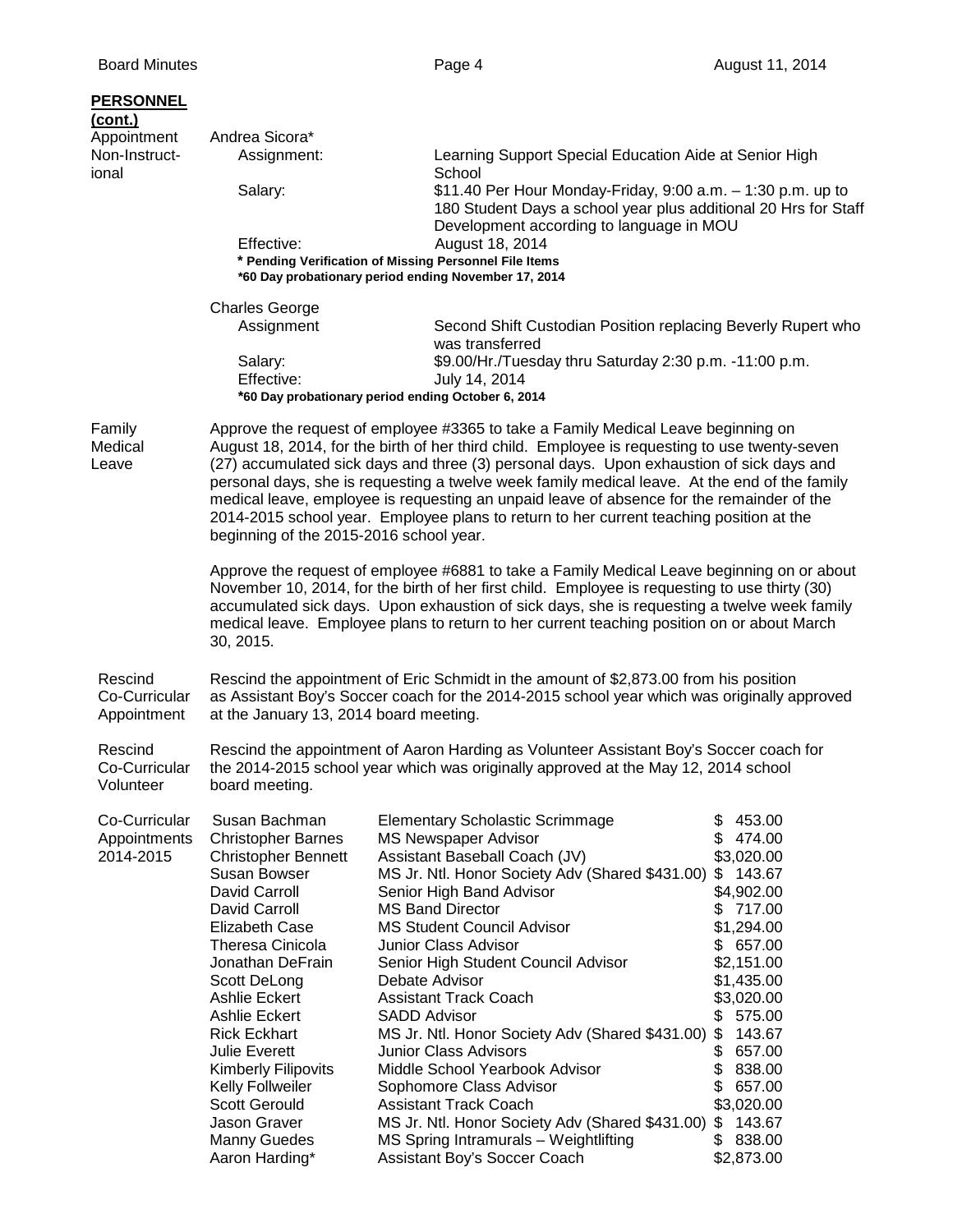| <b>PERSONNEL</b><br><u>(cont.)</u>         | <b>Todd Herzog</b><br><b>Todd Herzog</b><br><b>Robert Hicks</b><br><b>Robert Hicks</b><br>Stephen Hluschak<br>Stephen Hluschak<br>Mark Hoffman<br>Patricia Jones<br>Steven Jonkman<br>Steven Jonkman<br>Andrew Kern<br><b>Gregory King</b><br>Michael Lehtonen<br>Michael Lehtonen<br>Alice Lieberman<br>Derek Long<br>Jeffrey Miller<br>David Oertner<br>Michelle Raber<br>Michelle Raber<br>Michelle Raber<br><b>Rachel Reiter</b><br><b>Rachel Reiter</b><br><b>Richard Roberts*</b><br>MaryAnne S.-Mattiola<br>MaryAnne S.-Mattiola<br>Nicholas Sander<br>Nicholas Sander<br>Stephen Shuey<br>Anthony Thomas<br>Joseph Tout<br>Joseph Tout<br>Denise Turoscy | Sr. High Fall Intramural - Weightlifting<br>Sr. High Spring Intramural - Weightlifting<br>Sr. High Fall Intramurals - Softball<br><b>Head Softball Coach</b><br>Assistant Baseball Coach<br>Sr. High Winter Intramurals - Weightlifting<br><b>Assistant Softball Coach</b><br>Sophomore Class Advisor<br><b>Elementary Band Advisor</b><br><b>Elementary Chorus</b><br>Middle School Web Page Advisor<br><b>Head Baseball Coach</b><br>Sr. High Winter Intramurals - Winter Track<br><b>Head Track Coach</b><br>Academic Challenge Eight Advisor<br><b>Assistant Track Coach</b><br>Sr. High Spring Intramurals - Basketball<br><b>Assistant Track Coach</b><br><b>MS Fall Intramural Net Sports</b><br><b>MS Spring Intramural Net Sports</b><br><b>MS Winter Intramural CPR</b><br><b>MS Chorus Advisor</b><br>Senior High Chorus Advisor<br>Assistant Boy's Basketball Coach (JH)<br>Senior Class Advisor<br>Yearbook Advisor<br><b>Fall Play Director</b><br><b>Spring Musical Director</b><br>Senior Class Advisor<br>Sr. High Fall Intramurals - Basketball<br>Sr. High Spring Intramurals - Weightlifting<br>Sr. High Winter Intramurals - Weightlifting<br>Scholastic Scrimmage Advisor - HS | \$<br>838.00<br>838.00<br>\$<br>\$<br>838.00<br>\$4,770.00<br>\$3,020.00<br>\$838.00<br>\$3,020.00<br>\$657.00<br>\$817.00<br>\$613.00<br>\$<br>419.00<br>\$4,770.00<br>\$<br>838.00<br>\$4,770.00<br>453.00<br>\$<br>\$3,020.00<br>838.00<br>\$<br>\$3,020.00<br>\$ 838.00<br>\$838.00<br>\$<br>838.00<br>\$<br>717.00<br>\$1,793.00<br>\$4,650.00<br>\$657.00<br>\$2,495.00<br>\$1,526.00<br>\$2,872.00<br>\$<br>657.00<br>\$838.00<br>\$838.00<br>\$838.00<br>\$<br>838.00 |
|--------------------------------------------|------------------------------------------------------------------------------------------------------------------------------------------------------------------------------------------------------------------------------------------------------------------------------------------------------------------------------------------------------------------------------------------------------------------------------------------------------------------------------------------------------------------------------------------------------------------------------------------------------------------------------------------------------------------|------------------------------------------------------------------------------------------------------------------------------------------------------------------------------------------------------------------------------------------------------------------------------------------------------------------------------------------------------------------------------------------------------------------------------------------------------------------------------------------------------------------------------------------------------------------------------------------------------------------------------------------------------------------------------------------------------------------------------------------------------------------------------------------------------------------------------------------------------------------------------------------------------------------------------------------------------------------------------------------------------------------------------------------------------------------------------------------------------------------------------------------------------------------------------------------------------|-------------------------------------------------------------------------------------------------------------------------------------------------------------------------------------------------------------------------------------------------------------------------------------------------------------------------------------------------------------------------------------------------------------------------------------------------------------------------------|
|                                            | Denise Turoscy<br><b>Randall Utsch</b>                                                                                                                                                                                                                                                                                                                                                                                                                                                                                                                                                                                                                           | Newspaper Advisor - HS<br>Majorette/Band Advisor<br>*Pending Verification of Missing Personnel File Items                                                                                                                                                                                                                                                                                                                                                                                                                                                                                                                                                                                                                                                                                                                                                                                                                                                                                                                                                                                                                                                                                            | \$1,884.00<br>\$2,151.00                                                                                                                                                                                                                                                                                                                                                                                                                                                      |
| Co-Curricular                              | Melissa DeFrain                                                                                                                                                                                                                                                                                                                                                                                                                                                                                                                                                                                                                                                  | <b>Assistant Softball Coach</b>                                                                                                                                                                                                                                                                                                                                                                                                                                                                                                                                                                                                                                                                                                                                                                                                                                                                                                                                                                                                                                                                                                                                                                      |                                                                                                                                                                                                                                                                                                                                                                                                                                                                               |
| Volunteers                                 | Mike Hofmann, Jr.<br>Adam Merkle<br><b>Brian Schell</b><br>Joseph Seremula                                                                                                                                                                                                                                                                                                                                                                                                                                                                                                                                                                                       | <b>Assistant Track Coach</b><br><b>Assistant Girl's Soccer Coach</b><br><b>Assistant Softball Coach</b><br><b>Assistant Baseball Coach</b>                                                                                                                                                                                                                                                                                                                                                                                                                                                                                                                                                                                                                                                                                                                                                                                                                                                                                                                                                                                                                                                           |                                                                                                                                                                                                                                                                                                                                                                                                                                                                               |
| Assistant<br>J. Tout                       | raising activities.                                                                                                                                                                                                                                                                                                                                                                                                                                                                                                                                                                                                                                              | Approve the appointment of Joseph Tout as Assistant Athletic Director for the 2014-Athletic<br>2015 school year at a stipend of \$3,500.00. He will assist the Athletic Director in all Director<br>Athletic Director duties and responsibilities and will be responsible for athletic fund-                                                                                                                                                                                                                                                                                                                                                                                                                                                                                                                                                                                                                                                                                                                                                                                                                                                                                                         |                                                                                                                                                                                                                                                                                                                                                                                                                                                                               |
| <b>HS Webpage</b><br>Maintenance<br>A.Kern |                                                                                                                                                                                                                                                                                                                                                                                                                                                                                                                                                                                                                                                                  | Approve a stipend in the amount of \$500.00 for Mr. Andrew Kern for High School website<br>maintenance and working with students during the 2014-2015 school year. Mr. Kern has<br>constant contact with teachers, secretaries, and administrators in an effort to update the<br>website on a daily basis with the latest information, handouts, and scheduled events.<br>Stipend to be funded by the High School Student Activities Fund.                                                                                                                                                                                                                                                                                                                                                                                                                                                                                                                                                                                                                                                                                                                                                           |                                                                                                                                                                                                                                                                                                                                                                                                                                                                               |
| District Web<br>Maintenance<br>A. Kern     | by superintendent's budget.                                                                                                                                                                                                                                                                                                                                                                                                                                                                                                                                                                                                                                      | Approve a stipend in the amount of \$1,000.00 for Mr. Andrew Kern for maintenance and<br>updates of the district website during the 2014-2015 school year. Stipend to be funded                                                                                                                                                                                                                                                                                                                                                                                                                                                                                                                                                                                                                                                                                                                                                                                                                                                                                                                                                                                                                      |                                                                                                                                                                                                                                                                                                                                                                                                                                                                               |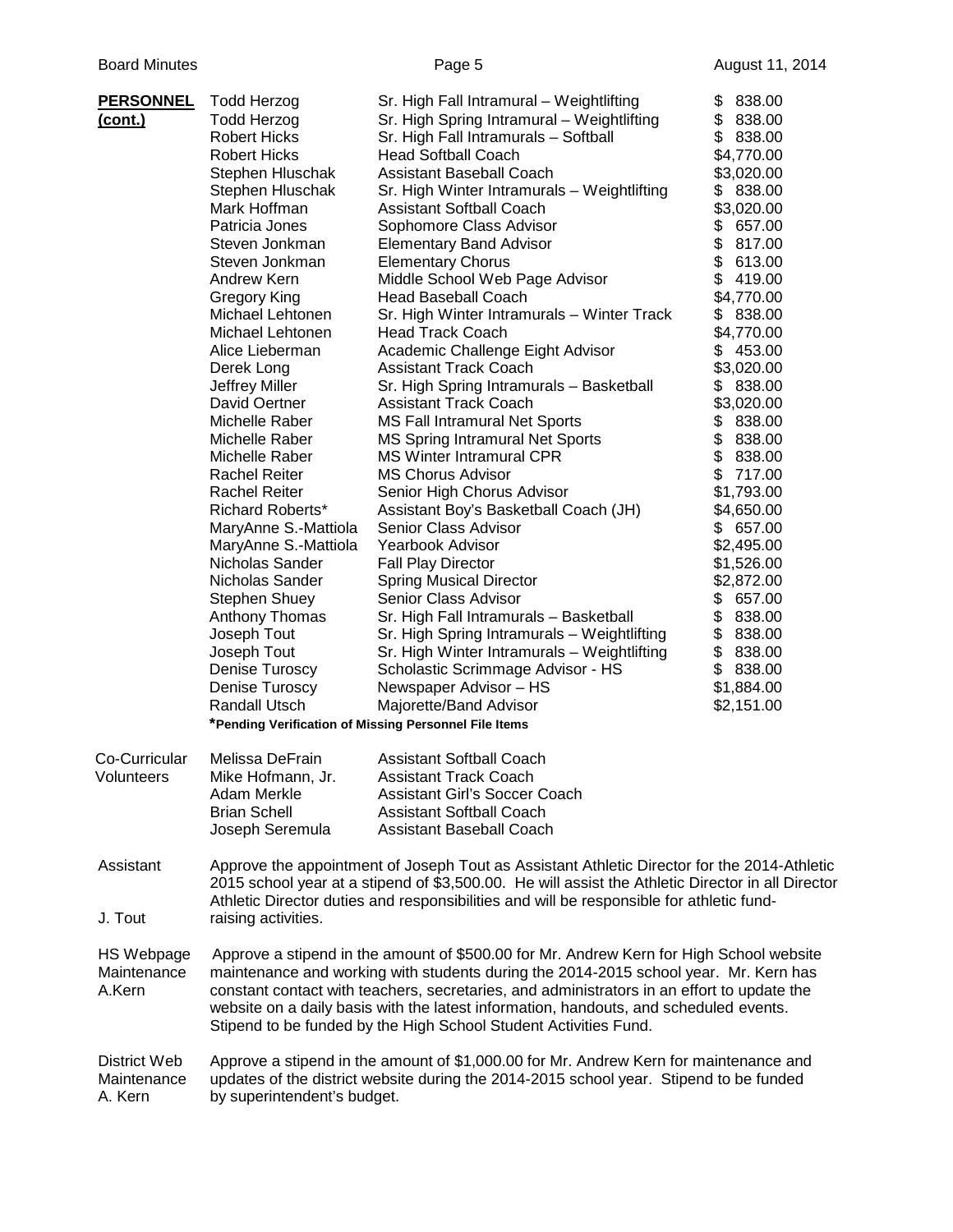| <b>PERSONNEL</b><br>(cont.)<br>Peters Web-<br>Site Maint-<br>enance<br>J. Bashore | Approve a stipend in the amount of \$500.00 for Ms. Janet Bashore for maintenance<br>and updates of the Peters Elementary website during the 2014-2015 school year.<br>Stipend to be funded by Peters Elementary principal's discretionary account.                                        |
|-----------------------------------------------------------------------------------|--------------------------------------------------------------------------------------------------------------------------------------------------------------------------------------------------------------------------------------------------------------------------------------------|
| Slatington<br>Elementary<br>Website<br>Maintenance<br>K. Dibilio                  | Approve a stipend in the amount of \$500.00 for Ms. Kori Dibilio for maintenance<br>and updates of the Slatington Elementary website during the 2014-2015 school year.<br>Stipend to be funded by Slatington Elementary principal's discretionary account.                                 |
| 2014-2015                                                                         | Game Workers Approve the following list of people as Game Workers for the 2014-2015 school year.<br>Game Workers consist of ticket sellers and takers, game announcers, scoreboard operators<br>field judges, scorekeepers. Rate of pay is consistent with the rates approved on the 2014- |

Kyle Baumann Terry Bowman Linda Brown Jennifer Butz Elizabeth Case Allison Chruscial Elizabeth Chunko Eric DeAntonis Jonathan DeFrain Scott DeLong<br>Alden Farber Samie Farber Jamie Farber Kelly Follweiler **Rhonda Frantz** Jessica Frew Marshelle George<br>
Scott Gerould Shawn Green Scott Gerould<br>
Stephen Haas<br>
Stephen Hluso Stephen Hluschak<br>Dick Jones Patricia Jones Dick Jones Andrew Kern<br>Mark Lavine Mike Lehtonen Derek Long Nonda Lorson<br>Andrew Lynn North Cheve Martinez Andrew Lynn<br>
Larry Meixsell, Jr. Michael Mengel Larry Meixsell, Jr. Thomas Mertus **Sherri Molitoris** Kathy Nowlin **Carlo David Oertner**<br>Gina Orr **David Orthograph** Erv Prutzman Erv Prutzman Michelle Raber **Kathleen Reese**<br>1991 - Dennis Rehrig Kancy Rehrig Dennis Rehrig Nancy Rehrig Nancy Rehrig Nancy Rehrig Nancy Rehrig Nancy Rehright Nancy Rehright Nancy Rehright <br>
Nancy Raula Seiler Nancy Reuter States Nancy Rehright Nancy Rehright Nancy Rehright Nancy Rehright Nancy Rehr Nicholas Sander Michael Strohl James Yadush Amy Zeiser

2015 Supplementary Personnel Salary Schedule.

| Middle<br>School<br>Administrative<br>Detention<br>D. Knerr<br>D. Tulio |               | coverage. Salary will be \$20.00 per hour worked. | Approve to appoint Debra Knerr and Dawn Tulio as Administrative Detention Supervisors in<br>the middle school. Mrs. Knerr will cover the Monday detentions from 2:20 p.m. to 3:20 p.m.<br>and Mrs. Tulio will cover the Wednesday detentions from 2:20 p.m. to 3:30 p.m. They will work<br>throughout the 2014-2015 school year on Mondays and Wednesdays that warrants detention                                                                                                                                                                                                                                                                                                                       |
|-------------------------------------------------------------------------|---------------|---------------------------------------------------|---------------------------------------------------------------------------------------------------------------------------------------------------------------------------------------------------------------------------------------------------------------------------------------------------------------------------------------------------------------------------------------------------------------------------------------------------------------------------------------------------------------------------------------------------------------------------------------------------------------------------------------------------------------------------------------------------------|
| Professional<br>Contracts                                               |               |                                                   | According to Article II – 1108, subsection (b) of the School Code: "a temporary professional<br>employee, initially employed by a school district on or after June 30, 1996, whose work has<br>been certified by the district superintendent to the secretary of the school district, during the<br>last four (4) months of the third year of such service, as being satisfactory, shall thereafter be a<br>"professional employee" within the meaning of this article." Therefore, it is recommended to<br>approve "professional employee" status as per the school code for the following teachers who<br>have satisfactorily completed three years of service to the Northern Lehigh School District |
|                                                                         | Jessica Gold. | Kara Richardson                                   | Michael Strohl                                                                                                                                                                                                                                                                                                                                                                                                                                                                                                                                                                                                                                                                                          |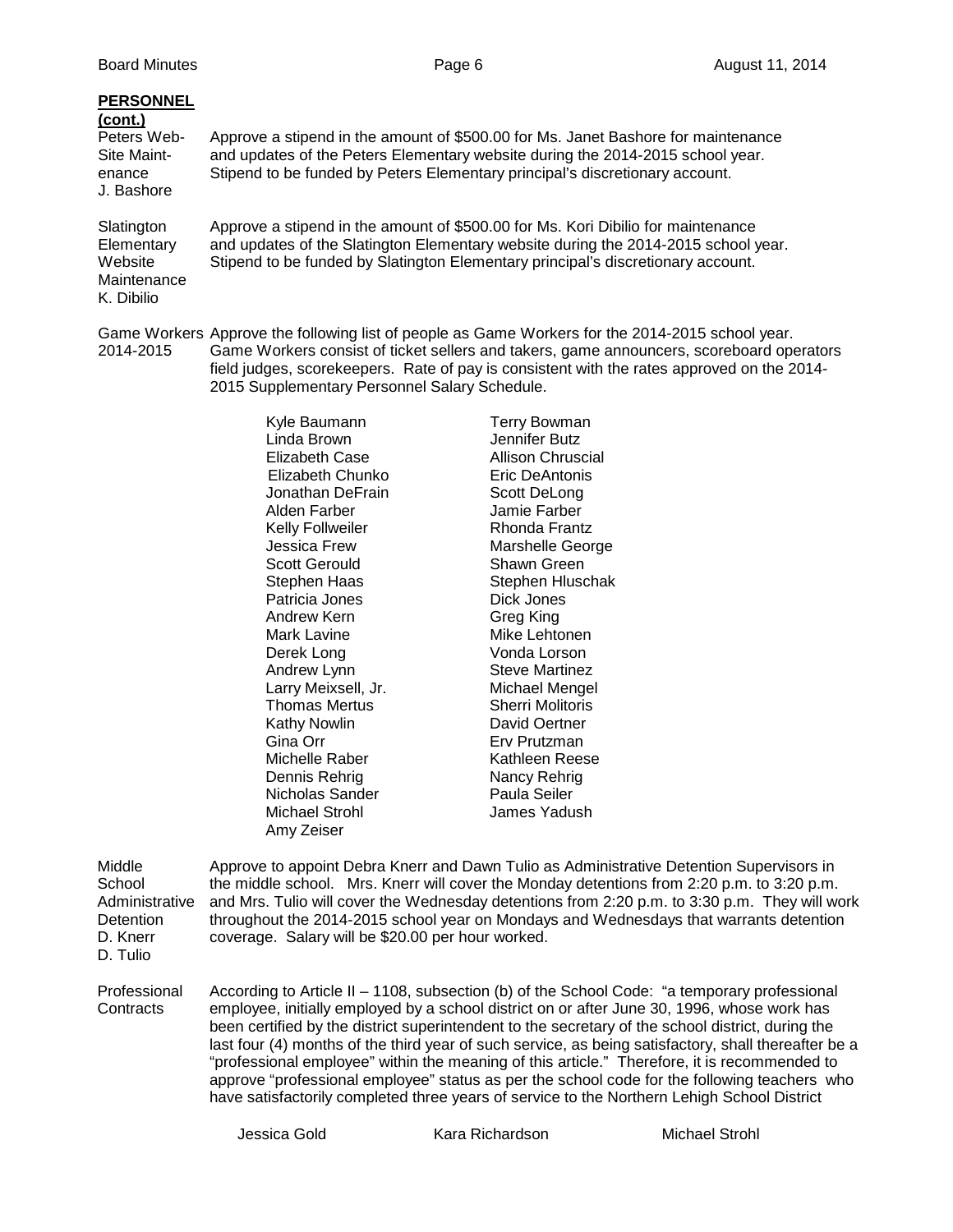| <u>(cont.)</u><br>Substitute-        | <b>PERSONNEL</b> Approve the following substitute teachers for the 2014-2015 school year at the 2014-2015<br>substitute teacher rates as approved on the Supplementary Personnel Salary Schedule:                                                                                                                                                                                                                                                                                                                                                                                                                                                                                                                                                                                                                                                                                                                                                                                                                                                                                                                                                                                                                                                                                                                                                                                                                                                                                     |
|--------------------------------------|---------------------------------------------------------------------------------------------------------------------------------------------------------------------------------------------------------------------------------------------------------------------------------------------------------------------------------------------------------------------------------------------------------------------------------------------------------------------------------------------------------------------------------------------------------------------------------------------------------------------------------------------------------------------------------------------------------------------------------------------------------------------------------------------------------------------------------------------------------------------------------------------------------------------------------------------------------------------------------------------------------------------------------------------------------------------------------------------------------------------------------------------------------------------------------------------------------------------------------------------------------------------------------------------------------------------------------------------------------------------------------------------------------------------------------------------------------------------------------------|
| Instructional                        | Jennifer Balliet - Elementary<br>Thomas Battista - Health & Physical Education<br>Stephanie Blaker - Secondary Math & Language Arts/Reading<br>Rhiannon Brinker* - Elementary Grades 4-6, Math and English Grade 7-8<br>Janet Brostedt - Elementary<br>Lisa Cox - English, Special Education, Library & Art<br>Amberly Drey - Elementary<br>Mary Frank - Art K-12 & ESL<br>Kacey Galasso - Elementary K-4<br>Ricky Guth - Citizenship<br>Robin Hersh - Early Childhood Education<br>Michelle Hock - English<br>Kerri Imschweiler* - Elementary<br>Dawn Kemery - Elementary<br>Katherine Kern - Elementary<br>Lori King - Elementary<br>Kayla Kromer - Elementary<br>Ashley Krutsick - Elementary & Middle Level Math<br>Samantha Lilly - Elementary & Special Education<br>Donna Lobach-Berger - Elementary<br>Caitlin Makoul - Elementary & ESL<br>Michelle McCormick - Elementary<br>Andrea Meyers* - Chemistry<br>Theresa Oliveira Vogel - Elementary<br>Patricia Passick - Art K-12<br>Stephen Reimert - Social Studies<br>Linda Sarver - Art<br>Liana Simao* - Elementary<br>Candace Steffie* - Elementary<br>Virginia Stevenson - Special Education, English, Social Studies, Middle Level Math<br>Gerald Strubinger - Social Studies<br>Anthony Tulio - Elementary & Middle Level Math 7-9<br>Jane Wessner - Elementary<br>Kristin Wessner - Elementary PK-4, Special Education PK-8<br>Stephanie Yelles - Elementary<br>*Pending Verification of Missing Personnel File Items |
| Substitute-<br>Non-<br>Instructional | Approve the following individuals as substitute secretaries/aides for the 2014-2015 school year<br>at the 2014-2015 substitute rate as approved on the Supplementary Personnel Salary Schedule:                                                                                                                                                                                                                                                                                                                                                                                                                                                                                                                                                                                                                                                                                                                                                                                                                                                                                                                                                                                                                                                                                                                                                                                                                                                                                       |
| Aides/<br>Secretary                  | Carolyn Ann Klutzaritz<br><b>Christine Sigley</b><br>Janice Wasilkowski<br><b>Maureen McCullion</b><br>Lynne McGeehan<br><b>Tina Williams</b><br><b>Trevor Sherman</b>                                                                                                                                                                                                                                                                                                                                                                                                                                                                                                                                                                                                                                                                                                                                                                                                                                                                                                                                                                                                                                                                                                                                                                                                                                                                                                                |
| Cafeteria<br>Workers                 | Approve the following individuals as substitute cafeteria workers for the 2014-2015 school year<br>at the 2014-2015 substitute rate as approved on the Supplementary Personnel Salary Schedule:                                                                                                                                                                                                                                                                                                                                                                                                                                                                                                                                                                                                                                                                                                                                                                                                                                                                                                                                                                                                                                                                                                                                                                                                                                                                                       |
|                                      | <b>Trevor Sherman</b><br><b>Connie Graaf</b><br>Carolyn Ann Klutzaritz<br><b>Christine Sigley</b><br><b>Maureen McCullion</b><br>Janice Wasilkowski<br>John Passaro                                                                                                                                                                                                                                                                                                                                                                                                                                                                                                                                                                                                                                                                                                                                                                                                                                                                                                                                                                                                                                                                                                                                                                                                                                                                                                                   |
| Custodians                           | Approve the following individuals as substitute custodians for the 2014-2015 school year at the 2014-<br>2015 substitute rate as approved on the Supplementary Personnel Salary Schedule:                                                                                                                                                                                                                                                                                                                                                                                                                                                                                                                                                                                                                                                                                                                                                                                                                                                                                                                                                                                                                                                                                                                                                                                                                                                                                             |
|                                      | Elizabeth Keiser*<br>Kay O'Donnell<br><b>Eric Shaner</b><br>John Passaro<br>*Pending Verification of Missing Documents                                                                                                                                                                                                                                                                                                                                                                                                                                                                                                                                                                                                                                                                                                                                                                                                                                                                                                                                                                                                                                                                                                                                                                                                                                                                                                                                                                |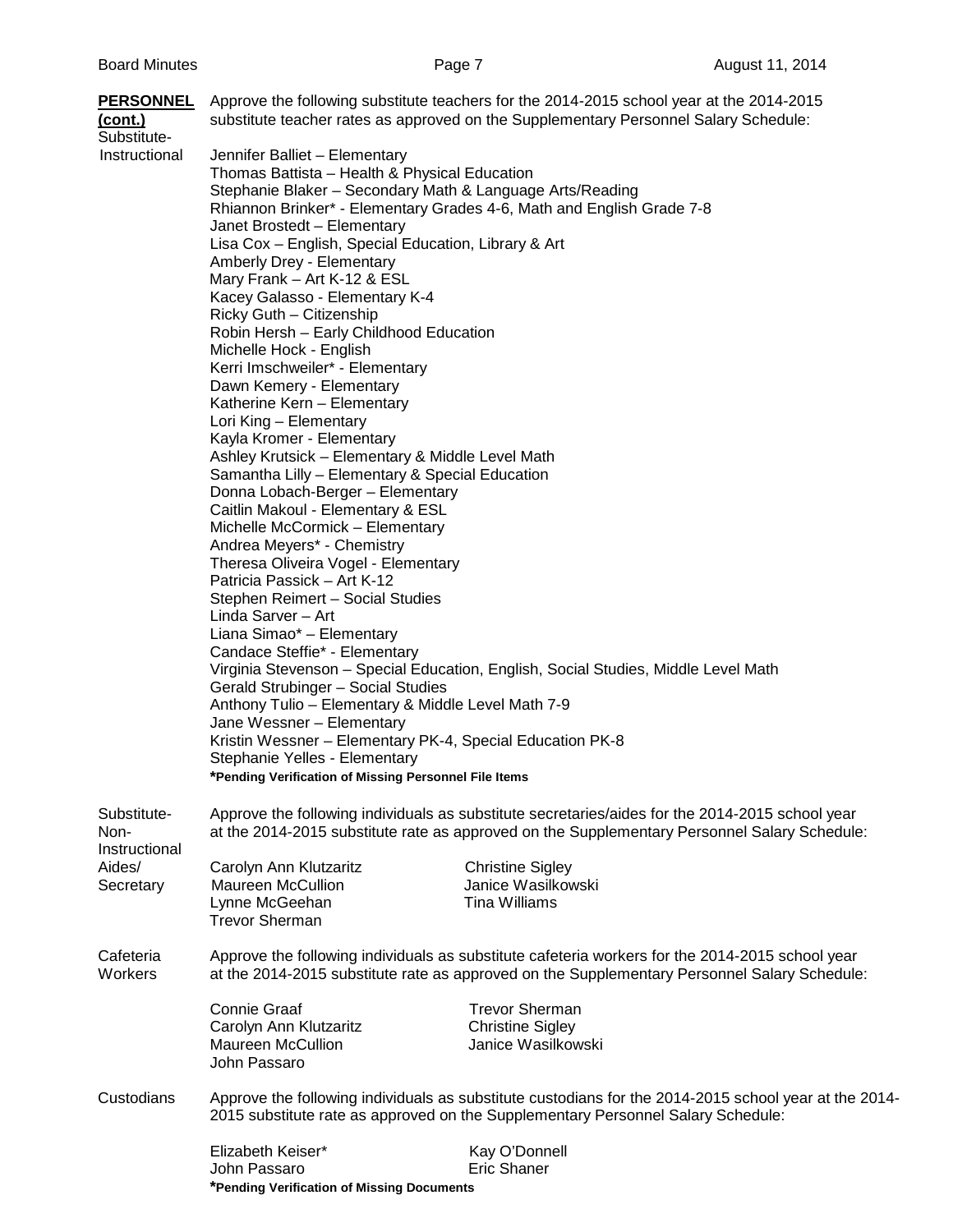| <b>Board Minutes</b> |
|----------------------|
|                      |

| <b>PERSONNEL</b><br><u>(cont.)</u>                                            | YEA:<br>Mr. Distler, Mr. Fedorcha, Mr. Follweiler, Mr. Green, Mr. Keegan, Mrs. Kulp,<br>Mr. Hartman (7)<br>NAY:<br>None $(0)$                                                                                                                                                                                                   |  |  |  |
|-------------------------------------------------------------------------------|---------------------------------------------------------------------------------------------------------------------------------------------------------------------------------------------------------------------------------------------------------------------------------------------------------------------------------|--|--|--|
| <b>POLICY</b>                                                                 | Mr. Fedorcha made a motion, which was seconded by Mr. Follweiler, that the Board of Education approves<br>the following policy items:                                                                                                                                                                                           |  |  |  |
| <b>Board Policy</b><br><b>First Reading</b>                                   | Approve school board policy #102 - Programs - Academic Standards, as presented after<br>first reading.                                                                                                                                                                                                                          |  |  |  |
|                                                                               | Approve school board policy #105 – Programs – Curriculum, as presented after first reading.                                                                                                                                                                                                                                     |  |  |  |
|                                                                               | Approve school board policy #217 - Pupils - Graduation, as presented after first reading.                                                                                                                                                                                                                                       |  |  |  |
| <b>Board Policy</b><br>Second<br>Reading                                      | Approve school board policy #224– Pupils – Care of School Property, as presented after second<br>reading.                                                                                                                                                                                                                       |  |  |  |
| Student-<br>Parent<br>Handbook                                                | Approve the changes to the High School Student-Parent Handbook as presented.                                                                                                                                                                                                                                                    |  |  |  |
| Special<br>Education<br>Agreement<br>Whitehall-<br>Coplay S.D.                | Approve to authorize proper officials to enter into an agreement for three Northern Lehigh School<br>District special education students to attend Whitehall-Coplay School District in accordance with<br>the promises and covenants contained in the agreement. This agreement is effective for the<br>2014-2015 school year.  |  |  |  |
| Student<br>Represent-<br>ative to the<br><b>Board</b>                         | Approve Gavin Kemery as Student Representative to the Board for the 2014-2015 school<br>year. Gavin Kemery has been appointed as the junior representative to the board and will serve<br>from September 2014 through June 2015. Emily Bevans will serve as the senior student<br>representative to the board until June, 2015. |  |  |  |
|                                                                               | YEA:<br>Mr. Distler, Mr. Fedorcha, Mr. Follweiler, Mr. Green, Mr. Keegan, Mrs. Kulp,<br>Mr. Hartman (7)<br>NAY:<br>None $(0)$                                                                                                                                                                                                   |  |  |  |
| <b>CURRIC-</b><br><b>ULUM AND</b><br><b>INSTRUC-</b><br><b>TION</b>           | Mr. Keegan made a motion, which was seconded by Mrs. Kulp, that the Board of Education<br>approves the following curriculum and instruction items:                                                                                                                                                                              |  |  |  |
| Center for<br>Humanistic<br>Change<br>2014-2015                               | Approve to authorize the superintendent to execute a letter of agreement for the 2014-2015<br>academic year with the Center for Humanistic Change, Inc., to provide Student Assistance<br>Program (SAP) Liaison services. The Student Assistance Teams in our school district will<br>use these services.                       |  |  |  |
| <b>CLIU Special</b><br>Education<br><b>Services</b><br>Agreement<br>2014-2015 | Approve to authorize the superintendent to execute an agreement between the Northern Lehigh<br>Lehigh School District and the Carbon Lehigh Intermediate Unit #21 to provide special education<br>services for the 2014-2015 school year.                                                                                       |  |  |  |
| <b>Behavioral</b><br>Health<br>Private<br>Academic<br>School                  | Approve to authorize proper officials to enter into an agreement between the Northern Lehigh<br>School District and Behavioral Health Associated Licensed Private Academic School for the<br>purpose of furnishing regular education or special education programs for students for the<br>2014-2015 school year.               |  |  |  |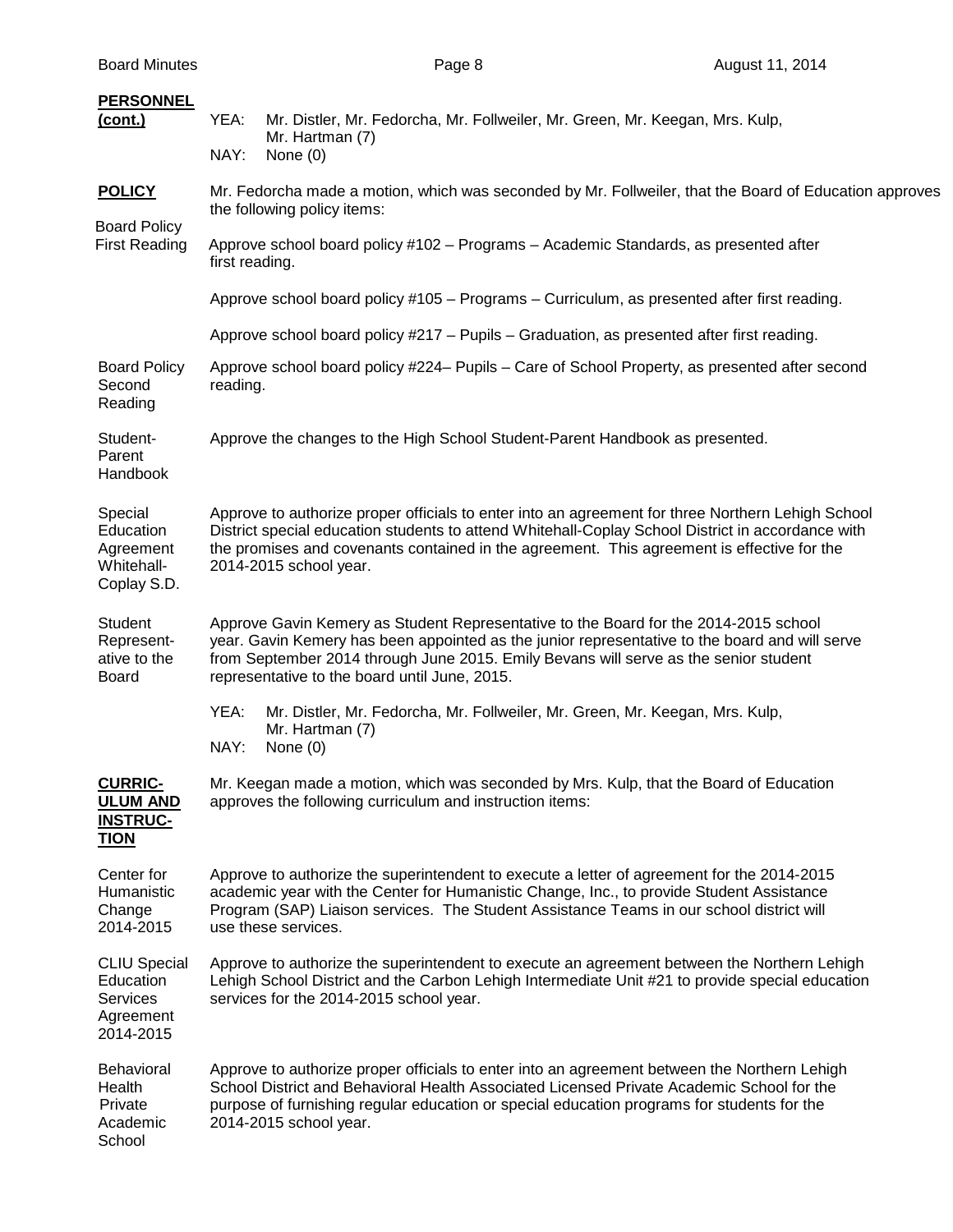| <b>CURRIC-</b><br><b>ULUM AND</b><br><b>INSTRUC-</b><br><b>TION</b><br>(cont.)<br>Headstart<br>Pre-K Program<br>2014-2015 |                                                                                                                                                                                                                                                                                                                                                                                                                                      |                                                                                                                                                                                                                                                                                                          | Authorize Community Services for Children to operate the Head Start Pre-K program at<br>Peters Elementary School from September, 2014 through the end of May, 2015. The only<br>obligation of the district is to provide one classroom. |                      |  |
|---------------------------------------------------------------------------------------------------------------------------|--------------------------------------------------------------------------------------------------------------------------------------------------------------------------------------------------------------------------------------------------------------------------------------------------------------------------------------------------------------------------------------------------------------------------------------|----------------------------------------------------------------------------------------------------------------------------------------------------------------------------------------------------------------------------------------------------------------------------------------------------------|-----------------------------------------------------------------------------------------------------------------------------------------------------------------------------------------------------------------------------------------|----------------------|--|
| Title I IU#21<br><b>Services</b><br>2013-2014                                                                             | Approve the final agreement with CLIU #21 for Title I Services for the 2013-2014 school year<br>in the amount of \$3,287.00.                                                                                                                                                                                                                                                                                                         |                                                                                                                                                                                                                                                                                                          |                                                                                                                                                                                                                                         |                      |  |
| <b>Discovery</b><br>Streaming<br>Agreement<br><b>CLIU #21</b>                                                             |                                                                                                                                                                                                                                                                                                                                                                                                                                      | Approve to authorize the superintendent to execute an agreement between the Northern<br>Lehigh School District and the Carbon Lehigh Intermediate Unit #21 in conjunction with<br>Lehigh Valley PBS/WLVT Channel 39, to provide Discovery Streaming education services<br>for the 2014-2015 school year. |                                                                                                                                                                                                                                         |                      |  |
| Kutztown<br><b>University</b><br>Student<br>Teacher<br>Agreement<br>2014-2019                                             | Approve to authorize proper officials to execute an Affiliation agreement between Northern<br>Lehigh School District and Kutztown University for a teacher preparation program. This program<br>allows students at Kutztown University to student teach in our district in order for them to<br>complete their practicum hours needed for graduation. This agreement will commence on July 1,<br>2014 and will end on June 30, 2019. |                                                                                                                                                                                                                                                                                                          |                                                                                                                                                                                                                                         |                      |  |
| Induction<br>Program                                                                                                      |                                                                                                                                                                                                                                                                                                                                                                                                                                      | Induction Program for the 2014-2015 school year:                                                                                                                                                                                                                                                         | Approve the following teacher as a helping teacher in the Northern Lehigh School District                                                                                                                                               |                      |  |
|                                                                                                                           |                                                                                                                                                                                                                                                                                                                                                                                                                                      | <b>Helping Teacher</b>                                                                                                                                                                                                                                                                                   | Inductee                                                                                                                                                                                                                                | Stipend              |  |
|                                                                                                                           |                                                                                                                                                                                                                                                                                                                                                                                                                                      | Amy Zeiser<br><b>Christopher Bennett</b>                                                                                                                                                                                                                                                                 | Kate Pluchinsky<br>Krystal-Dawn Willing-Tiedeman                                                                                                                                                                                        | \$750.00<br>\$750.00 |  |
|                                                                                                                           | YEA:<br>NAY:                                                                                                                                                                                                                                                                                                                                                                                                                         | Mr. Hartman (7)<br>None $(0)$                                                                                                                                                                                                                                                                            | Mr. Distler, Mr. Fedorcha, Mr. Follweiler, Mr. Green, Mr. Keegan, Mrs. Kulp,                                                                                                                                                            |                      |  |
| <b>FINANCIAL</b>                                                                                                          | items:                                                                                                                                                                                                                                                                                                                                                                                                                               |                                                                                                                                                                                                                                                                                                          | Mr. Follweiler made a motion, which was seconded by Mr. Fedorcha to approve the following Financial                                                                                                                                     |                      |  |
| Financial<br>Reports                                                                                                      | General Fund Account month of June<br>NLMS Student Activities Account months of December-June<br>NLHS Student Activities and Scholarship Accounts months of May and June                                                                                                                                                                                                                                                             |                                                                                                                                                                                                                                                                                                          |                                                                                                                                                                                                                                         |                      |  |
| List of<br><b>Bills</b>                                                                                                   | Approve the Following List of Bills:<br>General Fund months of June, July & August 2014<br>Refreshment Stand month of June 2014<br>Cafeteria Fund month of June & July, 2014                                                                                                                                                                                                                                                         |                                                                                                                                                                                                                                                                                                          |                                                                                                                                                                                                                                         |                      |  |
| Rescind<br>Closing the                                                                                                    | Rescind the following motion that was originally approved at the September 8, 2013<br>school board meeting.                                                                                                                                                                                                                                                                                                                          |                                                                                                                                                                                                                                                                                                          |                                                                                                                                                                                                                                         |                      |  |
| Class of<br>2013 Acct.                                                                                                    | Approve the request of the senior high school to close the Class of 2013 account in<br>accordance with the Student Activities Fund guidelines. The account balance is \$194.97 and<br>the Class of 2013 is recommending that the funds be split equally and transferred to the Class<br>of 2014, Class of 2015 and Class of 2016.                                                                                                    |                                                                                                                                                                                                                                                                                                          |                                                                                                                                                                                                                                         |                      |  |
|                                                                                                                           |                                                                                                                                                                                                                                                                                                                                                                                                                                      | Class of 2014 - \$64.99<br>Class of 2015 - \$64.99<br>Class of 2016 - \$64.99                                                                                                                                                                                                                            |                                                                                                                                                                                                                                         |                      |  |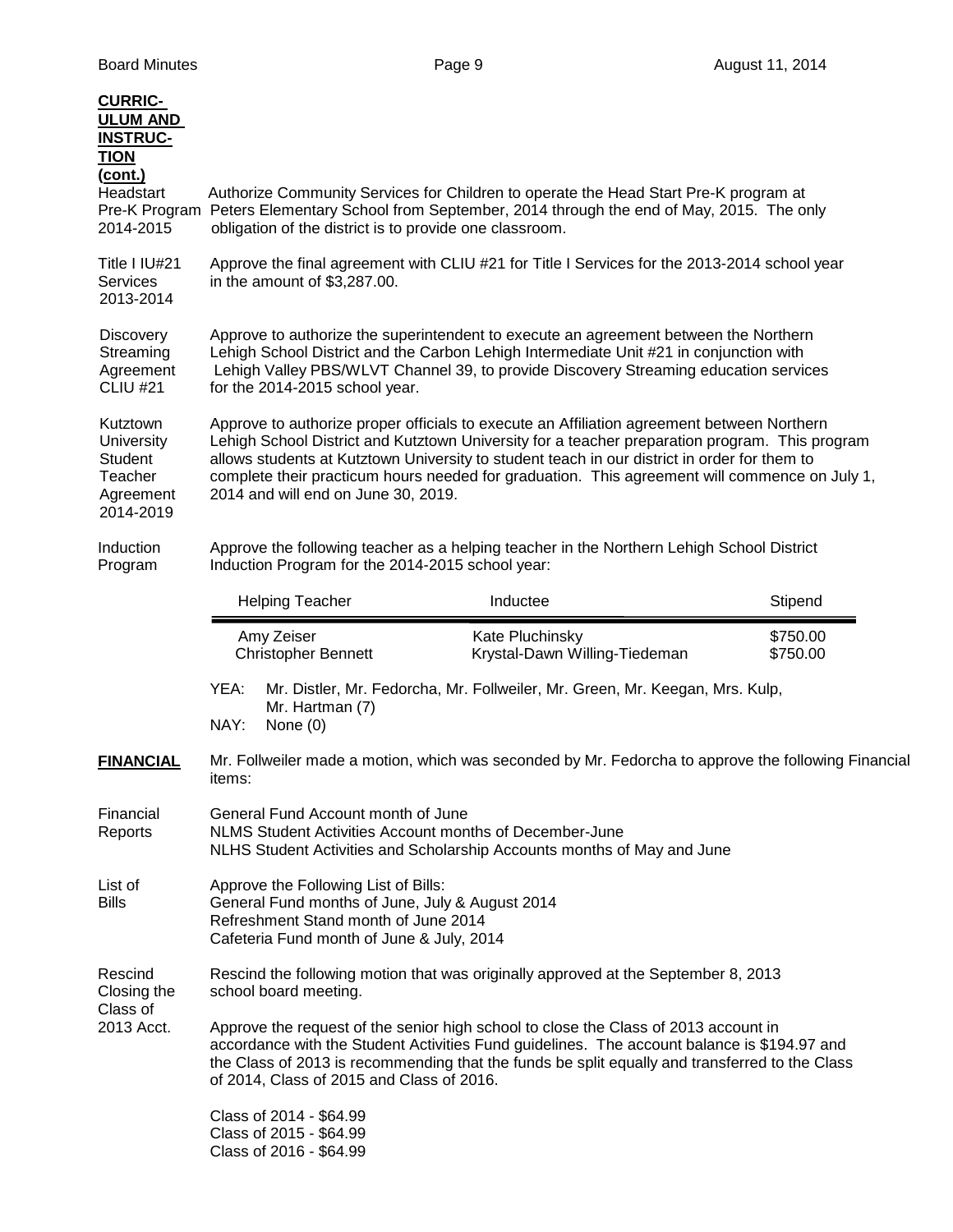| <b>FINANCIAL</b><br>(cont.)<br><b>Close Class</b><br>of 2013<br>Account | Approve the request of the senior high school to close the Class of 2013 account in<br>accordance with the Student Activities Fund guidelines. The account balance is \$194.97<br>and the funds will be transferred to the Student Council account.                                                        |
|-------------------------------------------------------------------------|------------------------------------------------------------------------------------------------------------------------------------------------------------------------------------------------------------------------------------------------------------------------------------------------------------|
| <b>Close Class</b><br>of 2014<br>Account                                | Approve the request of the senior high school to close the Class of 2014 account in<br>accordance with the Student Activities Fund guidelines. The account balance is \$443.93 and<br>the funds will be transferred to the Student Council account.                                                        |
| Close Middle<br>School<br>Accounts                                      | Approve the request of the middle school to close the following two (2) accounts in<br>accordance with the Student Activities Fund guidelines: the bookstore account balance is<br>\$1,029.66 and the Club account balance is \$1,297.66. The funds will be transferred to the<br>Student Council account. |
| Per Capita<br>Abatements/<br>Exonerations                               | Approve abatement/exoneration requests of per capita taxes, for the residents that fall within<br>the guidelines, as presented.                                                                                                                                                                            |
| <b>CLIU #21</b><br>Overdrive<br>Agreement<br>2014-2015                  | Allow administration to sign the agreement for the CLIU Overdrive Consortium for the 2014-2015<br>school year to provide e-books, audiobooks and other digital content at a cost of \$2,000.00                                                                                                             |
| <b>CLIU #21</b><br>Technology<br>Pool<br>Agreement                      | Allow administration to sign the CLIU Technology Pool Consortium Agreement for the 2014-<br>2015 school year.                                                                                                                                                                                              |
| 2014-2015                                                               | YEA:<br>Mr. Distler, Mr. Fedorcha, Mr. Follweiler, Mr. Green, Mr. Keegan, Mrs. Kulp,<br>Mr. Hartman (7)<br>NAY:<br>None $(0)$                                                                                                                                                                              |
| <u>CORRE-</u><br><b>SPOND-</b><br><b>ENCE</b>                           | Mr. Hartman announced that the church services held at the Middle School as part of the<br>Slatington 150 <sup>th</sup> Celebration were very well attended and the pastors were very appreciative<br>of the use of facilities and spoke highly of the board members and administration.                   |
|                                                                         | Mr. Hartman announced that the Slatington 150 <sup>th</sup> celebration parade is this Saturday from<br>12-3 p.m. Mr. Fedorcha added that the gala is this Friday evening.                                                                                                                                 |
| <b>INFOR-</b><br><b>MATION</b>                                          | Minutes of the Lehigh Career & Technical Institute Joint Operating Committee meeting<br>held on May 28, 2014 were distributed.                                                                                                                                                                             |
|                                                                         | Minutes of the Carbon Lehigh Intermediate Unit #21 Board of Directors meeting held on<br>May 19, 2014 and June 16, 2014 were distributed.                                                                                                                                                                  |
|                                                                         | Minutes of the Lehigh Carbon Community College Board of Trustees meetings held on<br>May 1, 2014 and June 5, 2014 were distributed.                                                                                                                                                                        |
| <b>RECOGNI-</b><br><u>TION OF</u><br><b>GUESTS</b>                      | Ms. Krystal-Dawn Tiedeman thanked the board for hiring her and she conveyed how happy<br>she is to be part of the team. She said that this was the best board meeting she has ever<br>attended.                                                                                                            |